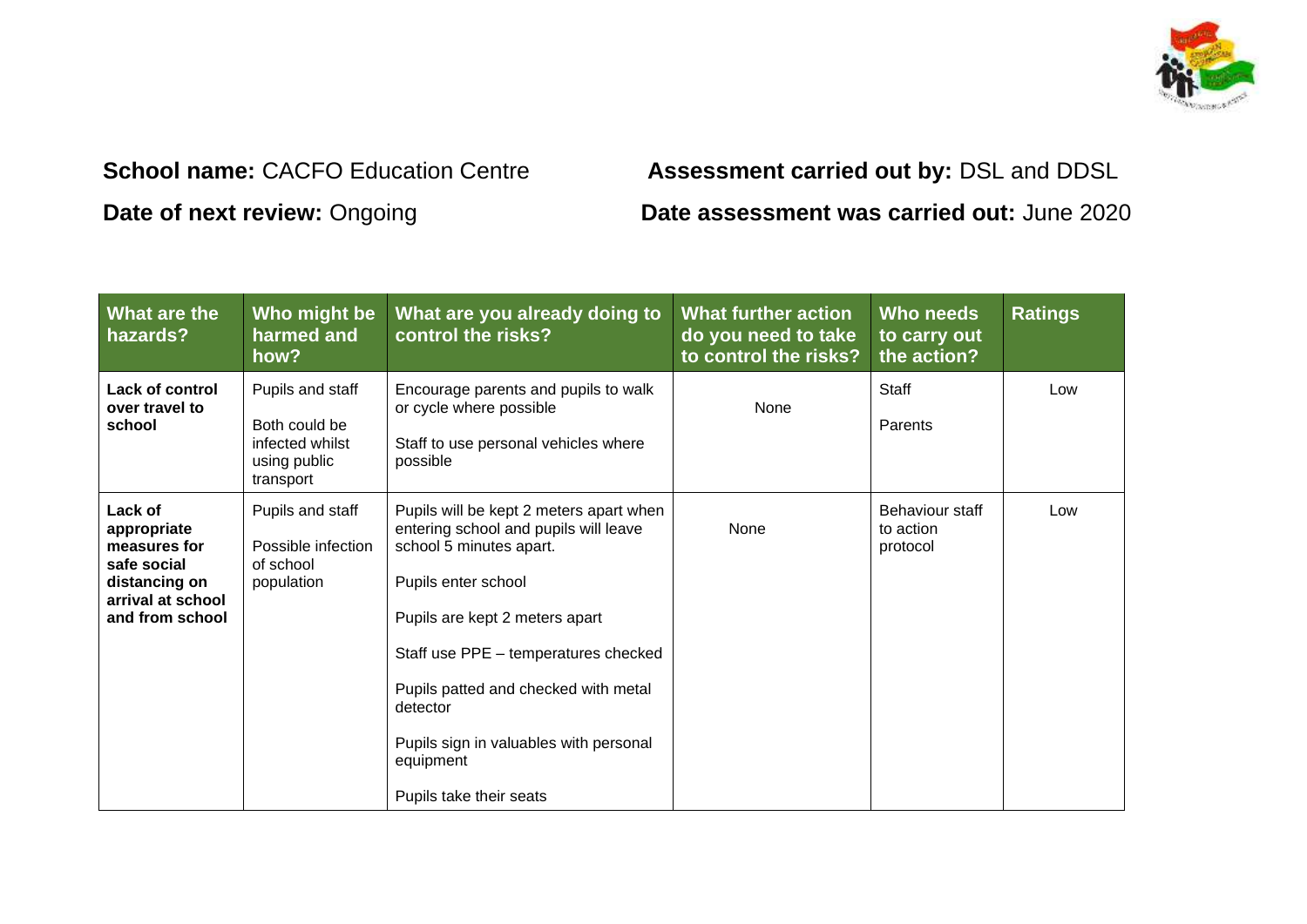| What are the<br>hazards?                                                                                                    | Who might be<br>harmed and<br>how?                                  | What are you already doing to<br>control the risks?                                                                                                                                                                                                                                                                                                                                     | <b>What further action</b><br>do you need to take<br>to control the risks? | <b>Who needs</b><br>to carry out<br>the action? | <b>Ratings</b> |
|-----------------------------------------------------------------------------------------------------------------------------|---------------------------------------------------------------------|-----------------------------------------------------------------------------------------------------------------------------------------------------------------------------------------------------------------------------------------------------------------------------------------------------------------------------------------------------------------------------------------|----------------------------------------------------------------------------|-------------------------------------------------|----------------|
|                                                                                                                             |                                                                     | Pupils go separately to their lockers to<br>retrieve equipment for the day                                                                                                                                                                                                                                                                                                              |                                                                            |                                                 |                |
| Lack of control<br>over external<br>visitors                                                                                | Students, staff,<br>Day Centre staff,<br>volunteers and<br>visitors | Virtual meetings to be conducted via<br>Microsoft teams online service                                                                                                                                                                                                                                                                                                                  | None                                                                       | School senior<br>leadership team                | Low            |
| Lack of<br>appropriate<br>classroom and<br>other spaces to<br>meet individual<br>learning needs<br>and social<br>distancing | Pupils and staff                                                    | Pupils will be seated at desks spaced<br>2 meters apart<br>Pupils will use the computer banks<br>maintaining social distancing<br>Ventilation of classroom<br>Move lessons outdoors where<br>practicable<br>No PE lessons to be held in confined<br>public gyms<br>Prepare posters and signs in and<br>around the school<br>Staff to maintain safe distance at lunch<br>and break times | None                                                                       | School staff                                    | Low            |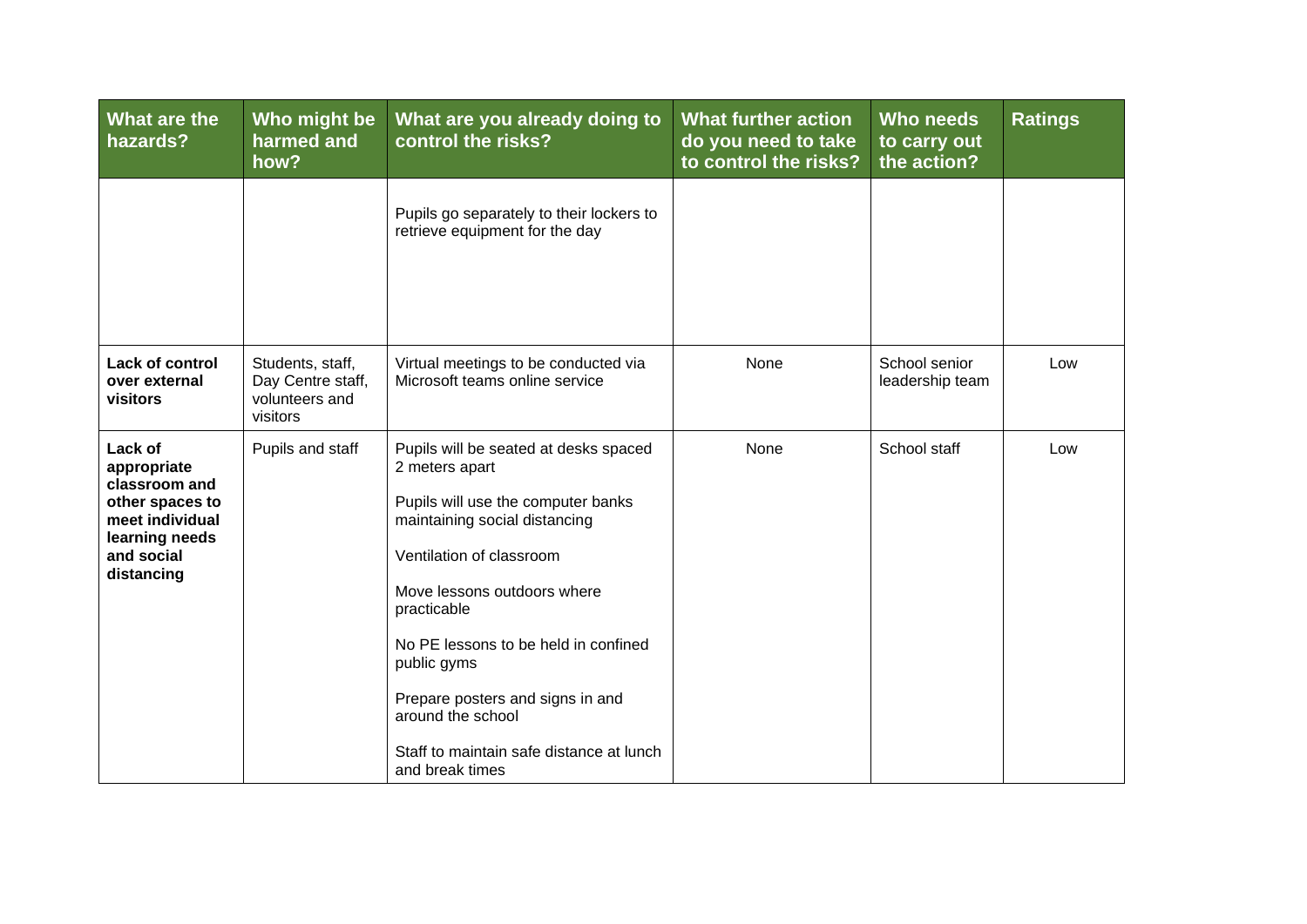| What are the<br>hazards?                                                                | Who might be<br>harmed and<br>how? | What are you already doing to<br>control the risks?                                                                                                                                                                                                                                                                                                                                                                                                           | <b>What further action</b><br>do you need to take<br>to control the risks? | Who needs<br>to carry out<br>the action? | <b>Ratings</b> |
|-----------------------------------------------------------------------------------------|------------------------------------|---------------------------------------------------------------------------------------------------------------------------------------------------------------------------------------------------------------------------------------------------------------------------------------------------------------------------------------------------------------------------------------------------------------------------------------------------------------|----------------------------------------------------------------------------|------------------------------------------|----------------|
|                                                                                         |                                    | First aiders and all staff involved with<br>personal care and welfare will wear<br>PPE including a fluid resistant mask<br>appropriate to task following guidelines<br>from "How to work safely in care<br>homes"<br>https://www.gov.uk/government/public<br>ations/covid-19-how-to-work-safely-in-<br>care-homes<br>Social distancing will be maintained at<br>fire assembly point                                                                           |                                                                            |                                          |                |
| Lack of keeping<br>classrooms,<br>corridor, toilets,<br>surfaces and<br>equipment clean | Pupils and staff                   | Classroom cleaned daily including<br>door handles and toilets<br>Electronical devices sanitized<br>All frequently touched surfaces,<br>equipment, games, door and toilet<br>handles, electronic devices used<br>during the day are cleaned and<br>sanitized after use<br>Classroom, toilets and corridors to be<br>cleaned twice a day<br>All games, classroom and sporting<br>equipment to be sanitized before and<br>after use<br>Sanitize soft furnishings | None                                                                       | School staff and<br>site cleaner         | Low            |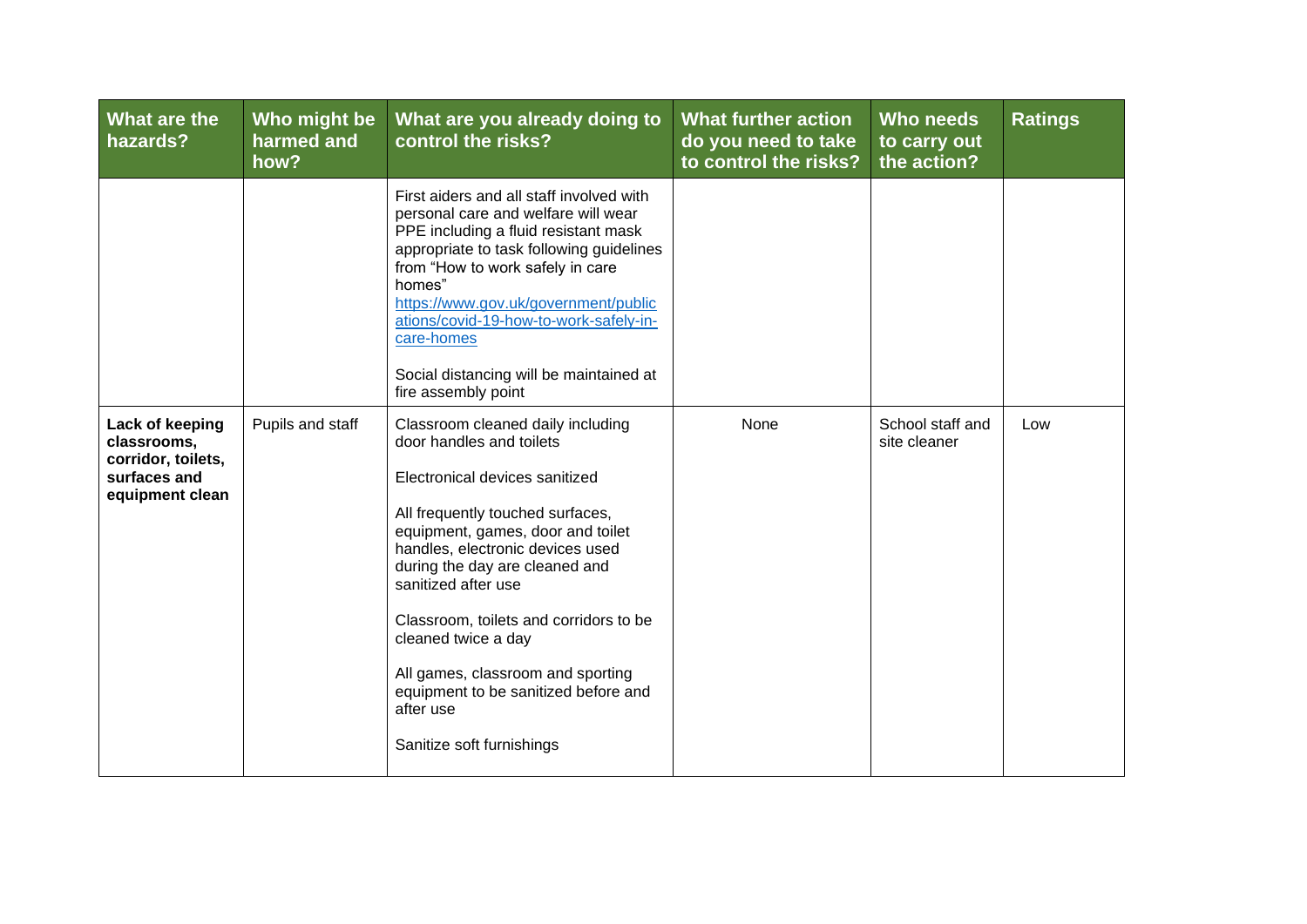| What are the<br>hazards?                | Who might be<br>harmed and<br>how? | What are you already doing to<br>control the risks?                                                                                                                                                                                                 | <b>What further action</b><br>do you need to take<br>to control the risks? | Who needs<br>to carry out<br>the action? | <b>Ratings</b> |
|-----------------------------------------|------------------------------------|-----------------------------------------------------------------------------------------------------------------------------------------------------------------------------------------------------------------------------------------------------|----------------------------------------------------------------------------|------------------------------------------|----------------|
|                                         |                                    | Items such as keyboards to be cleaned<br>twice per day or if further required                                                                                                                                                                       |                                                                            |                                          |                |
|                                         |                                    | Limit number of shared resources and<br>equipment particularly in: PE, music,<br>and art classes                                                                                                                                                    |                                                                            |                                          |                |
|                                         |                                    | Teachers to wipe whiteboard markers<br>and erasers with sanitisers after use                                                                                                                                                                        |                                                                            |                                          |                |
|                                         |                                    | Teachers to wash hands after handling<br>pupils' books                                                                                                                                                                                              |                                                                            |                                          |                |
|                                         |                                    | Teaching staff to clean teaching desk<br>and computer after each lesson                                                                                                                                                                             |                                                                            |                                          |                |
|                                         |                                    | Limit shared resources between staff                                                                                                                                                                                                                |                                                                            |                                          |                |
|                                         |                                    | Cleaner will thoroughly clean each<br>washroom twice daily following the<br>guidance in COVID-19: cleaning of<br>non-healthcare settings.<br>https://www.gov.uk/government/publications<br>/covid-19-decontamination-in-non-healthcare-<br>settings |                                                                            |                                          |                |
| Lack of good<br>handwashing<br>practice | Pupils and staff                   | Hand wash and sanitizers provided<br>Pupils to wash hands for 20 seconds<br>(saying Happy Birthday) during break<br>following best practice guidance                                                                                                | None                                                                       | School staff and<br>cleaning staff       | Low            |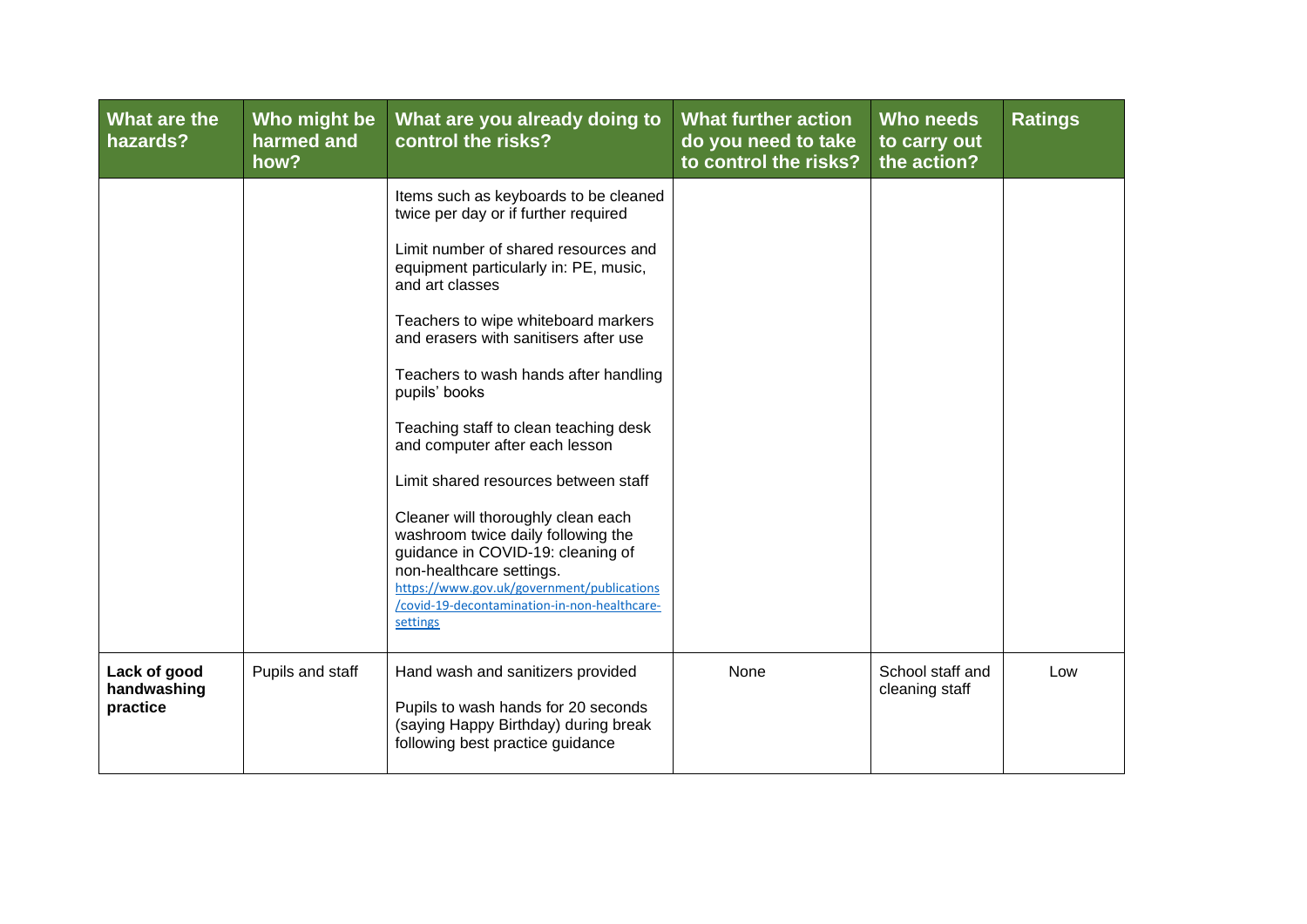| What are the<br>hazards?                                                                                  | Who might be<br>harmed and<br>how?                                                        | What are you already doing to<br>control the risks?                                                                                                                                                                                                                                                                                                                                                                                                                                                                                                                                                                                                                                         | <b>What further action</b><br>do you need to take<br>to control the risks? | Who needs<br>to carry out<br>the action?                  | <b>Ratings</b> |
|-----------------------------------------------------------------------------------------------------------|-------------------------------------------------------------------------------------------|---------------------------------------------------------------------------------------------------------------------------------------------------------------------------------------------------------------------------------------------------------------------------------------------------------------------------------------------------------------------------------------------------------------------------------------------------------------------------------------------------------------------------------------------------------------------------------------------------------------------------------------------------------------------------------------------|----------------------------------------------------------------------------|-----------------------------------------------------------|----------------|
|                                                                                                           |                                                                                           | Encourage pupils to cover mouth and<br>nose when sneezing and provide<br>disposable tissue<br>Posters in toilets on good<br>handwashing practice<br>Use e-Bug resources to teach pupils                                                                                                                                                                                                                                                                                                                                                                                                                                                                                                     |                                                                            |                                                           |                |
|                                                                                                           |                                                                                           | about hygiene                                                                                                                                                                                                                                                                                                                                                                                                                                                                                                                                                                                                                                                                               |                                                                            |                                                           |                |
| Lack of ability to<br>shield staff and<br>pupils from each<br>other who<br>become unwell<br>with COVID-19 | Pupils, staff and<br>their families<br>Possible risk of<br>infection and<br>contamination | Sending pupils home if they display<br>any symptoms and encourage them to<br>self-isolate for 14 days<br>Separate pupils waiting to go home by<br>shielding them in the first aid room<br>After pupil has been sent home, the<br>first aid room and entire school are<br>thoroughly cleaned and sanitized<br>Parent will not send a pupil into school<br>if the pupil is unwell or presents with<br>Covid 19 symptoms such as a<br>cough<br>and/or<br>high<br>persistent<br>temperature and/or loss of taste or<br>smell; or a family member they have<br>been in contact with is presenting with<br>Covid 19 symptoms<br>Likewise, staff will not turn up for work<br>in the same instance | None                                                                       | Staff, parents,<br>governing body<br>and medical<br>staff | Low            |
|                                                                                                           |                                                                                           | Parent will call school to let<br>Headteacher know if pupil, or family                                                                                                                                                                                                                                                                                                                                                                                                                                                                                                                                                                                                                      |                                                                            |                                                           |                |